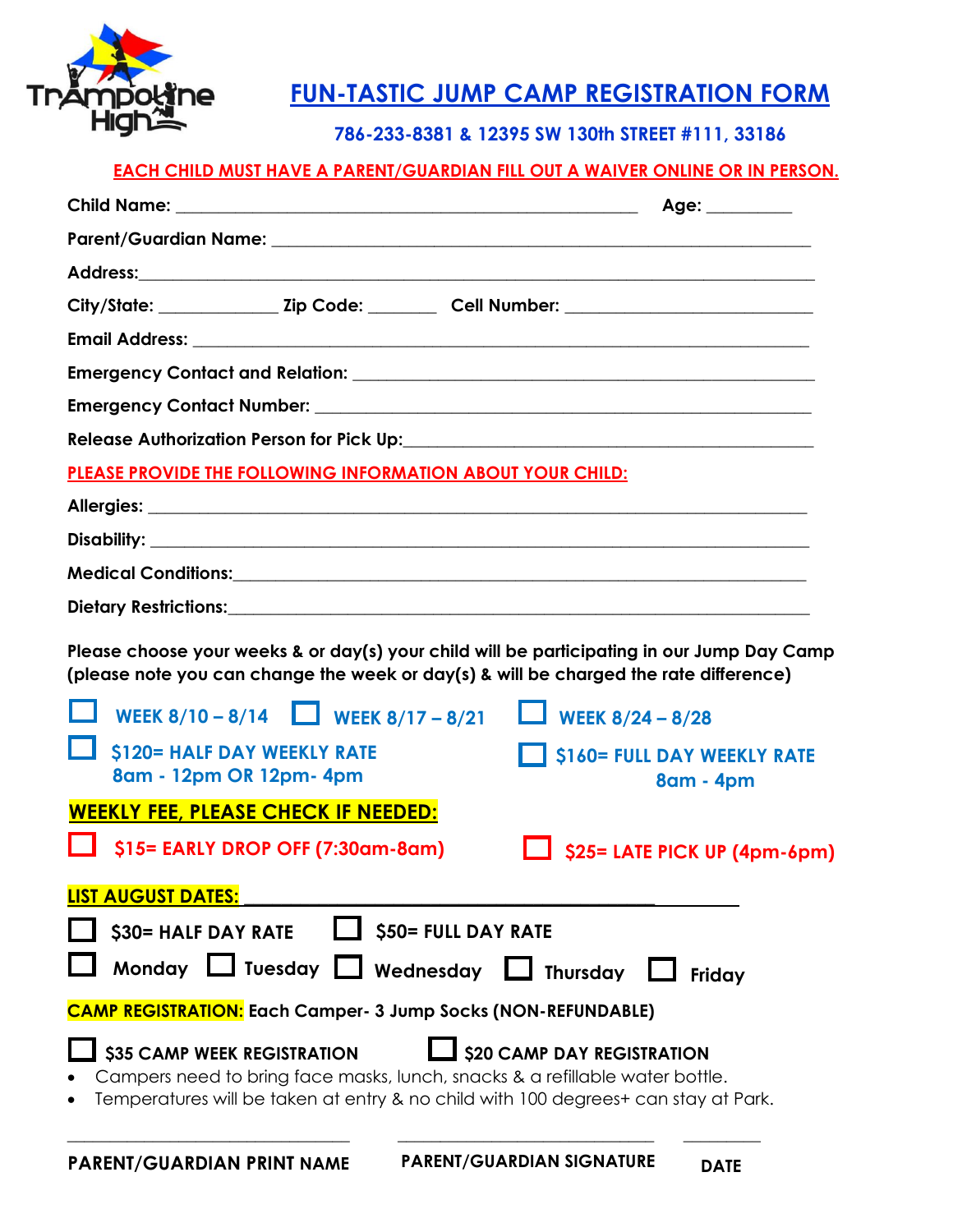| Trámpoume |  |
|-----------|--|
|           |  |

#### MEDICAL INFORMATION SHEET:

|                            |  | Address: Andress: Address: Address: Address: Address: Address: Address: Address: Address: Address: Address: Address: Address: Address: Address: Address: Address: Address: Address: Address: Address: Address: Address: Addres |  |
|----------------------------|--|--------------------------------------------------------------------------------------------------------------------------------------------------------------------------------------------------------------------------------|--|
|                            |  |                                                                                                                                                                                                                                |  |
|                            |  |                                                                                                                                                                                                                                |  |
|                            |  |                                                                                                                                                                                                                                |  |
| <b>EMERGENCY PURPOSES:</b> |  | Name and Telephone number of another person(s) that could be contacted in an emergency:                                                                                                                                        |  |
|                            |  |                                                                                                                                                                                                                                |  |
|                            |  |                                                                                                                                                                                                                                |  |
|                            |  |                                                                                                                                                                                                                                |  |
|                            |  |                                                                                                                                                                                                                                |  |
|                            |  |                                                                                                                                                                                                                                |  |

#### MEDICAL CONSENT:

I do consent to any medical treatment necessary during the camp program.

I, \_\_\_\_\_\_\_\_\_\_\_\_\_\_\_\_\_\_\_\_\_\_\_\_\_\_\_\_\_\_\_\_being the parent/guardian of the above named child authorize Trampoline High staff to sign any written consent from required by the hospital authorities if the delay in getting my signature is considered by the doctor to endanger my child's health and safety.

| Signature: |  |
|------------|--|
|            |  |